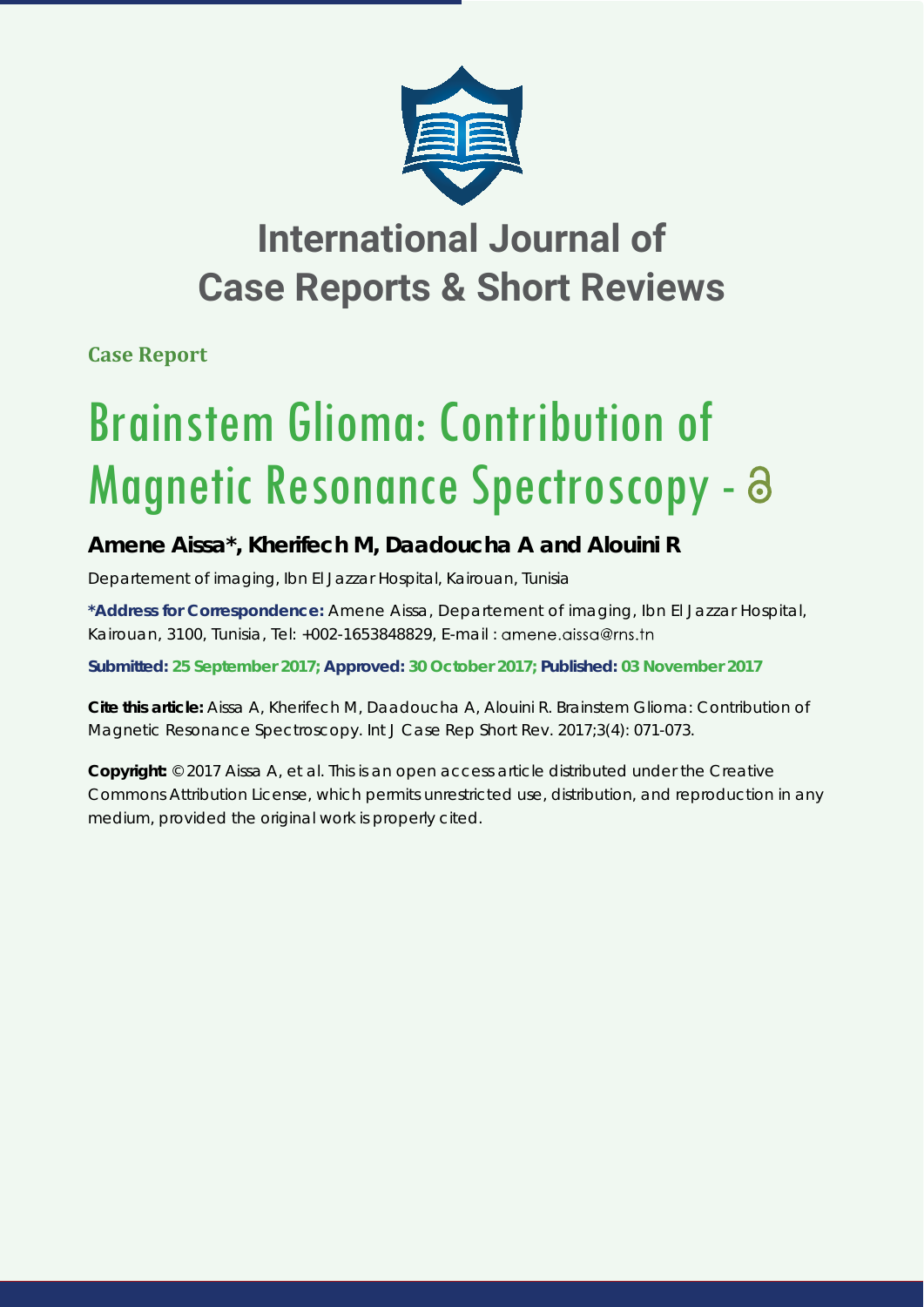#### **ABSTRACT**

The exploration MRI of brain tumors in children based on a dual morphological and metabolic SRM. The latter takes place more and more important in the characterization of expansive processes. MRS is an important complement to morphological MRI. In infiltrating low-grade glioma of the brainstem, it can predict the nature of glial tumor expansive process by showing elevation of the Cho / Cr and the low grade of the tumor consistent with morphological imaging (no enhancement) showing an increase of myoinositol.

**Keyswords** : Glioma; Brainstem; MRI Spectroscopy

MI child aged 6 years, admitted for exploration headache with gait disorders and swallowing. Physical examination revealed ataxia with esotropia. A brain CT was performed in the first intension before and after injection of contrast (PDC) iodized, noted the presence of an expansive process sitting at the unmodified by injecting PDC heterogeneous hypodense protuberance.

Complement MRI (combining double and three-dimensional morphological study metabolic by SRM) confirmed the presence of a pontine mass heterogeneous T1 hypointense and T2 hyperintense not enhanced after intravenous injection of gadolinium exerting a mass effect on the V4 with deletion of pre pontine cistern and circumferential engrainement the basilar artery (Figure 1). MRS (Figure 2) was a significant elevation peaks of choline and myoinositol associated with a marked decrease in N acetyl aspartate (NAA) and the ratio NAA / Creatine. The diagnosis of low-grade glioma infiltrating the brainstem was heavily discussed. The patient was supported in radiotherapy.

The brain stem gliomas account for 20 to 30% of tumors of the posterior fossa of the child and are often diagnosed during the first decade with a peak incidence between 5 and 6 years [1]. MRI imaging



**Figure 1:** MRI. Morphological study. Sagittal T1 sequences FSPGR (a), axial T2 Flair (b) FSE T1 (c) and ESF T1 gadolinium (d). Presence of a heterogeneous hypointense mass pontine T1 T2 and not enhanced after intravenous injection Gadolinium exerting a mass effect on the V4 with deletion of pre pontine cistern and engrainement circumferential basilar.



choline and myoinositol associated with a marked decrease in N acetyl aspartate (NAA) and the ratio of NAA / creatine.

is of choice. Thanks to its high resolution and tissue characterization, MRI allows a detailed study of these tumors which will depend on the therapeutic approach and prognosis. It allows to classify gliomas according to their topography (midbrain, pons, medulla) and their morphology (diffuse or focal infiltrative exophytic).

And diffuse infiltrating gliomas are the most common, they sit preferentially at the protrusion (40-60% of cases). The tumor is unclear boundaries and irregular surface, often intense and homogeneous T1 hypo, hyper moderate or intense and homogeneous T2 signal with limits that are sharper than T2 T1, with enhancement after gadolinium injection not common. The mass is responsible for expanding the reach of the trunk segment, a discharge from the floor of V4 backwards and erasing the cisterns of the posterior fossa with filling of the pre-pontine cistern and angles ponto- cerebellar and basilar sheathing. The T1-weighted sagittal plane is essential for the upward extension of the tumor, while the axial plane above allows signal analysis of the tumor [2].

 Metabolic study SRM is currently a further essential morphological imaging with conventional exploration sequences. It allows a precise approach to the type and histological grade noninvasively and therefore gives an idea about the degree of aggressiveness of the tumor, to clarify the different components of a tumor and its limitations to better delineate the resection surgery or radiotherapy target and monitor its evolution after the initiation of treatment. In favor of a tumor cell proliferation, in the detection of short and long echo increased rate of choline with a moderate reduction of NAA and NAA / Cr [3-4] ratio.

The spectral profile of gliomas is characterized by an increase of myoinositol. The SRM can help in the differentiation of low-grade tumors of the high grade. Glial low-grade tumors have lower choline peak with a moderate increase in Cho / Cr and Cho / NAA associated with a significant increase in myoinositol reports. Against by the high-grade tumors are characterized by a significant increase in Cho / Cr and Cho / NAA ratios with presence of peaks of lipids and lactate.

 MRS can determine the extent of glial tumors precision, indeed it allows to distinguish between vasogenic edema reaction peri tumor,